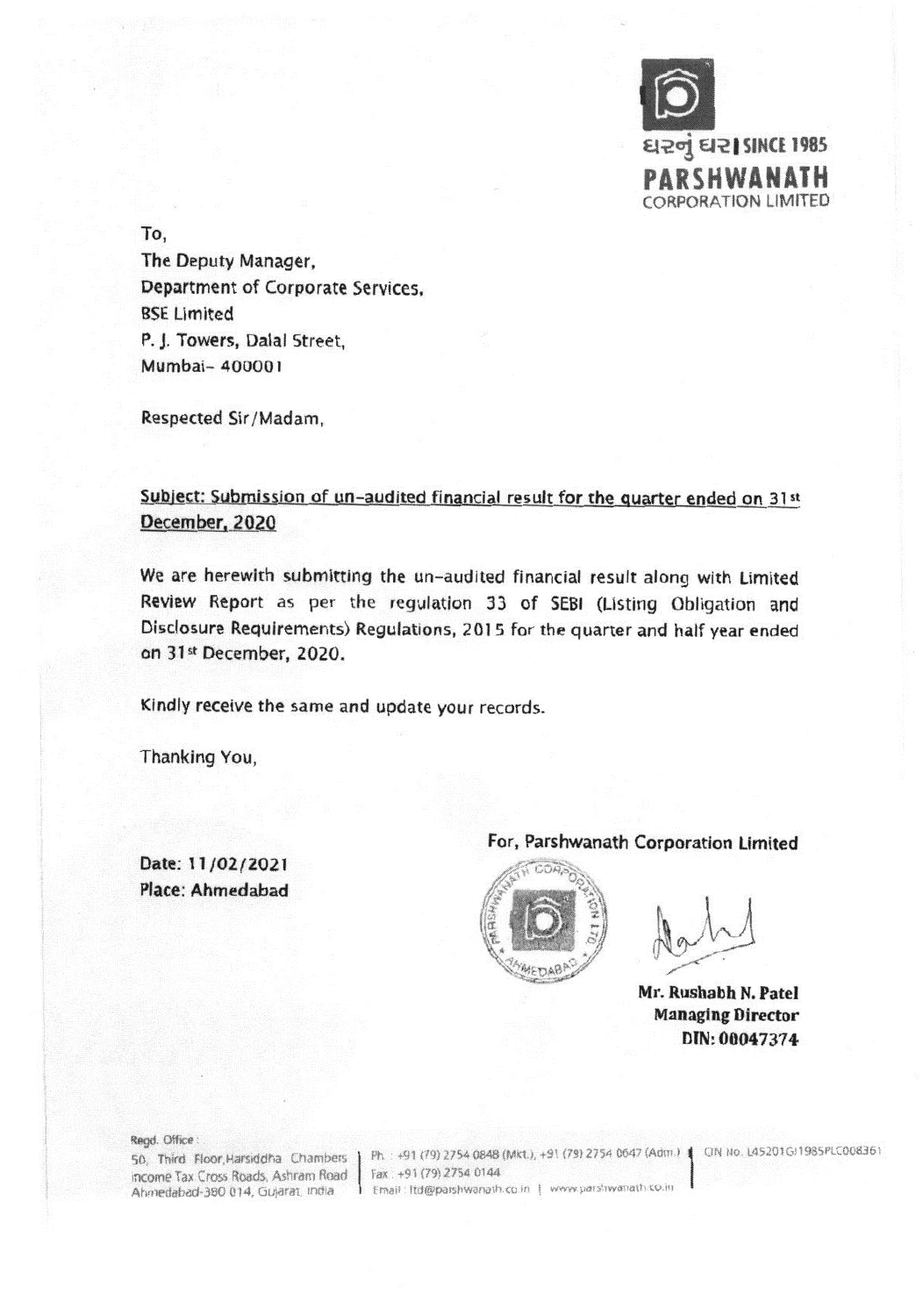

|              | UNAUDITED FINANCIAL RESULTS For QUARTER-III & NINE MONTHS Ended on 31st DECEMBER, 2020                                              |                               |                           |                           |                           |                           |                         |
|--------------|-------------------------------------------------------------------------------------------------------------------------------------|-------------------------------|---------------------------|---------------------------|---------------------------|---------------------------|-------------------------|
|              |                                                                                                                                     | (Rs. in Lakh except EPS data) |                           |                           |                           |                           |                         |
| Sr.<br>No.   | <b>Particulars</b>                                                                                                                  | <b>Quarter Ended</b>          |                           |                           | <b>Nine Months Ended</b>  |                           | Year<br><b>Ended</b>    |
|              |                                                                                                                                     | 31/12/2020<br>(unaudited      | 30/09/2020<br>(unaudited) | 31/12/2019<br>(unaudited) | 31/12/2020<br>(unaudited) | 31/12/2019<br>(unaudited) | 31/03/2020<br>(Audited) |
| $\mathbf{I}$ | <b>Revenue from Operations</b>                                                                                                      | 22.51                         | 6.33                      | 22.16                     | 29.53                     | 72.04                     | 97.58                   |
| $\mathbf{H}$ | Other Income                                                                                                                        | 12.56                         | 15.69                     | 15.18                     | 43.59                     | 47.28                     | 62.72                   |
| $\mathbb{I}$ | Total Income $(1 + 11)$                                                                                                             | 35.08                         | 22.02                     | 37.34                     | 73.12                     | 119.32                    | 160.30                  |
| IV           | <b>Expenditure</b><br><b>Project Expense</b><br>Changes in Inventories of<br>Finshed Goods, Work-in-<br>progress and Stock-in-trade | 3.53<br>(3.53)                | 1.86<br>(1.86)            | 10.93<br>(10.93)          | 5.47<br>(5.47)            | 12.23<br>(12.23)          | 17.67<br>(17.67)        |
|              | <b>Employee Benefit Expenses</b><br><b>Depreciation</b><br><b>Other Expenditure</b>                                                 | 6.83<br>0.00<br>8.62          | 6.76<br>0.00<br>7.95      | 7.97<br>2.38<br>12.11     | 20.61<br>0.00<br>25.21    | 20.16<br>7.15<br>34.58    | 27.37<br>9.53<br>45.59  |
|              | <b>Total Expenses (IV)</b>                                                                                                          | 15.45                         | 14.71                     | 22.47                     | 45.82                     | 61.88                     | 82.49                   |
| $\mathsf{V}$ | <b>Profit before Exceptional Items</b><br>and tax (III-IV)                                                                          | 19.63                         | 7.31                      | 14.88                     | 27.30                     | 57.44                     | 77.80                   |
| VI           | <b>Exceptional Items</b>                                                                                                            | 13.42                         | 1.11                      | 3.74                      | 18.79                     | 10.49                     | 9.89                    |
| VII          | Profit Before Tax (V+VI)                                                                                                            | 33.05                         | 8.42                      | 18.61                     | 46.09                     | 67.93                     | 87.70                   |
| VIII         | <b>Tax Expense</b><br><b>Current tax</b><br>Earlier year tax adjustment<br><b>Tax Expense ('VIII)</b>                               | 5.12<br>0.00<br>5.12          | 1.34<br>0.00<br>1.34      | 2.99<br>0.00<br>2.99      | 7.20<br>0.00<br>7.20      | 10.91<br>0.26<br>11.18    | 14.08<br>0.26<br>14.35  |
| IX           | Profit for the period (VII-VIII)                                                                                                    | 27.92                         | 7.08                      | 15.62                     | 38.89                     | 56.75                     | 73.35                   |
| X            | <b>Other Comprehensive Income</b>                                                                                                   | 0.00                          | 0.00                      | 0.00                      | 0.00                      | 0.00                      | (0.09)                  |
| XI           | Total Income (Including OCI) (IX+X)                                                                                                 | 27.92                         | 7.08                      | 15.62                     | 38.89                     | 56.75                     | 73.26                   |
| XII          | <b>Earning Per Share (EPS)</b><br>(of Rs. 10/- Each) not annualised<br>(a) Basic                                                    | 0.89                          | 0.23                      | 0.50                      | 1.24                      | 1.81                      | 2.34                    |
|              | (b) Diluted                                                                                                                         | 0.89                          | 0.23                      | 0.50                      | 1.24                      | 1.81                      | 2.34                    |

Notes:

The aforesaid financial results were reviewed by the Audit Committee and thereafter approved at the  $\mathbf{1}$ meeting of the Board of Directors held on 11/02/2021. The same has also been subject to Limited Review by the Statutory Auditors.

 $\overline{2}$ The Company is engaged in the business of Construction and Development of housing projects and therefore there are no other reportable segments.

Figures for the previous periods have been regrouped / re- arranged, wherever considered necessary.  $\overline{3}$ 



**PLACE: AHMEDABAD** DATE: 11/02/2021

**RUSHABHBHAI N. PATEL** MANAGING DIRECTOR (DIN: 00047374)

BY ORDER OF THE BOARD

## Regd. Office:

50, Third Floor, Harsiddha Chambers Income Tax Cross Roads, Ashram Road Ahmedabad-380 014, Gujarat, India.

Ph.: +91 (79) 2754 0848 (Mkt.), +91 (79) 2754 0647 (Adm.) CIN No. L45201GJ1985PLC008361 Fax: +91 (79) 2754 0144 Email: Itd@parshwanath.co.in | www.parshwanath.co.in